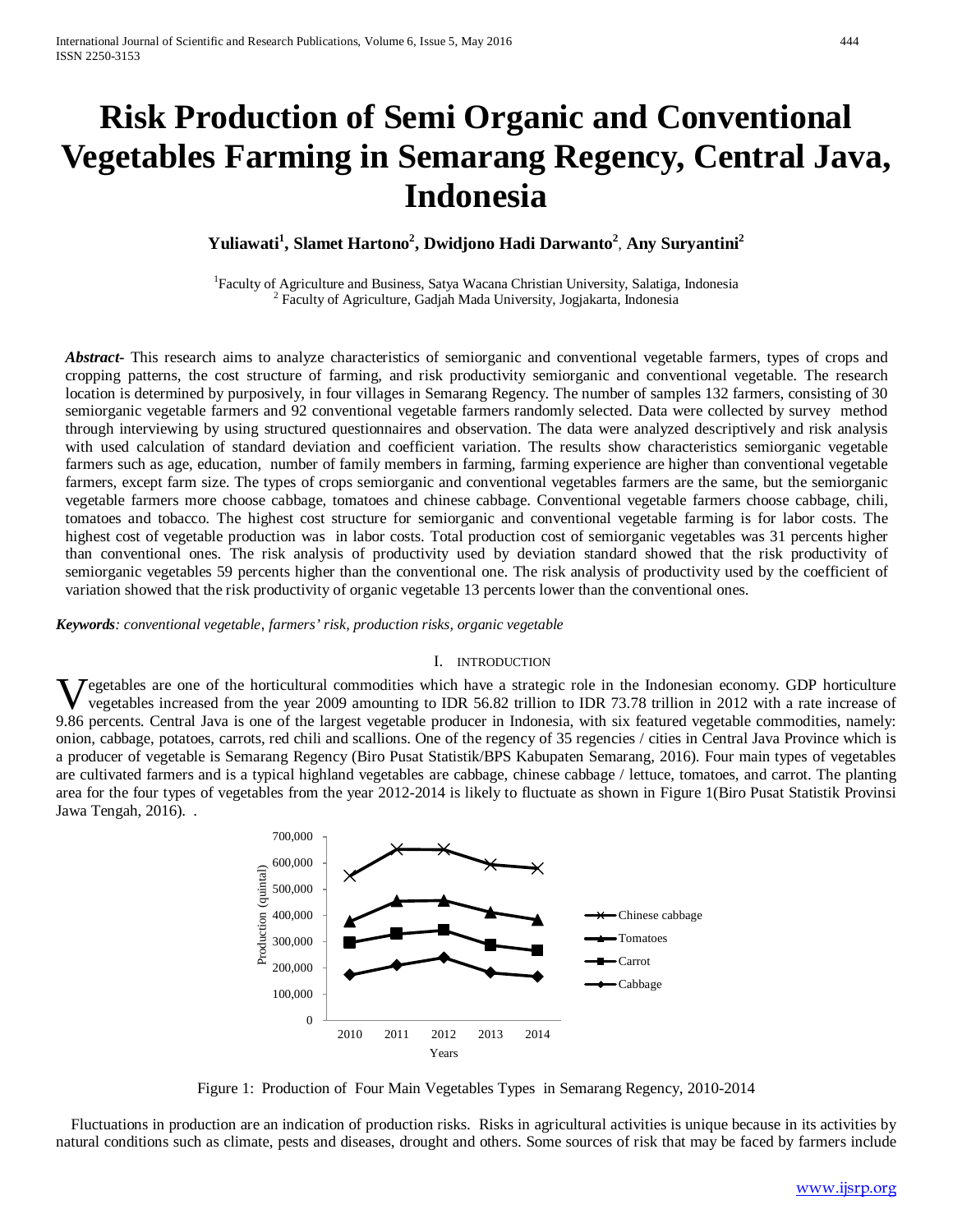production risk, market risk or price risk, institutional risk, policy risk and financial risk (Ellis, 1988; Harwood et al., 1999; Moschini and Hennessy, 1999). From several sources of risk, it appeared that the main risks faced by farmers include the risk of production and the price of the product (Patrick et al., 1985; Wik et al., 1998). Indications of risk in farming activities are variations, fluctuations, or volatility of the results expected by the farmers.

The measures to calculate the risk is variance, standard deviation, and coefficient of variation (Elton and Gruber, 1995). These three measurements are related to each other. Random sizes that are used most of the standard deviation is a measure that describes the average deviation difference. The more varied results or returns then the risk will be even greater. Coefficient of variation is the result of the ratio of standard deviation to the expected return or expected returns can be very appropriate size for decision makers, especially in choosing an alternative from some business activities.

Vegetable farmers in Semarang Regency is aware of production risk and price risk, so in most cases farmers diversify farming with intercropping systems. The average farmer to plant more than three kinds of vegetables, with the aim to address the risk and optimize land use. Cultivation of vegetables cultivated in semiorganic and conventional.

Cavigelli et al. (2009) compared the long-term economic performance between the methods of organic farming and conventional farming in the Middle Atlantic region. Comparisons were made for organic grain and forage. From their research, Cavigelli et al. (2009) concluded that the premium price level then the net result (net return) organic farm is 2.4 times higher than conventional agricultural products; otherwise the risk of organic farming is 1.7 lower than conventional farming. The advantages of organic farming methods that others are, in the long term results of production increased and conversely, decreased production costs.

In general farming system called organic agriculture when food production process (and other agricultural products) are natural (, do not rely on chemical fertilizers and pesticides, artificial hormones, antibiotics such as frequently used in animal husbandry and does not use Genetically Modified Organisms (GMOs) (United Nations Conference on Trade and Development (UNCTAD), 2009).

Conventional farming is usually contrasted to organic farming. The United State Department of Agricultural [\(USDA\)](http://www.nal.usda.gov/afsic/pubs/terms/srb9902.shtml) describes conventional farming systems as "conventional farming systems vary from farm to farm and from country to country. However, they share many characteristics: rapid technological innovation; large capital investments in order to apply production and management technology; large-scale farms; single crops/row crops grown continuously over many seasons; uniform high-yield hybrid crops; extensive use of pesticides, fertilizers, and external energy inputs; high labor efficiency; and dependency on agribusiness." (Organic and Conventional Agriculture, 2016).

Agricultural conditions in Indonesia is still in the process of transition between conventional farming systems toward sustainable agricultural systems. Sustainable agricultural systems still can not be applied evenly across Indonesia. This is because farmers do not want to risk reduction in production on their land. The decline in production is due, soil conditions accustomed to the intake of the chemical to be down quality, so when will implement sustainable agricultural soil quality must be restored first be of good quality. Returns soil quality requires a long time, resulting in nutrient intake obtained by the plant to be reduced and result in decreased production yield. This is what makes farmers reluctant to implement sustainable agricultural systems.

Organic farming is one part of a sustainable agricultural system, in which farming systems include various techniques, such as intercropping, mulching, crop and post-harvest handling. Organic farming has a characteristic in law and certification, a ban on the use of synthetic materials, as well as the maintenance of soil productivity.

In this study used the term semiorganic because farmers do not fully apply the principles of organic farming as defined above. The purpose of this study were to analyze characteristics of semi organic and conventional vegetable farmers, to identify types of crops and cropping patterns semiorganic and conventional vegetable farming, to analyze the cost structure of farming semi organic and conventional vegetables, and to compare risk productivity semi organic and conventional vegetable.

## II. RESEARCH ELABORATIONS

## **Location Sample**

Research location was purposively determined such as in Semarang Regency by considering as follow: (1) Semarang Regency is as one of the biggest vegetables production center in Central Java, (2) vegetables comodity was sought by farmers in semi organic and conventional way. Then this research selected Getasan District as the biggest contributor of vegetables, variety of vegetables, sought in semiorganic and conventional way. From 13 villages in Getasan Subdistrict, four villages was chosen. The semiorganic vegetables only existed in Batur Village, so the semi organic vegetables' location was only Batur Village. Conventional vegetables' location were Wates Village, Tolokan Village, and Tajuk Village.

## **Farmer Samples**

Total population vegetable farmers at four (4) villages is 198 . With Slovin's formula (Slovin's formula sampling techniques, 2015):

 $n = N / (1 + Ne^{\lambda}2)$  $= 198 / (1 + 198.005)^{2}$  $= 132$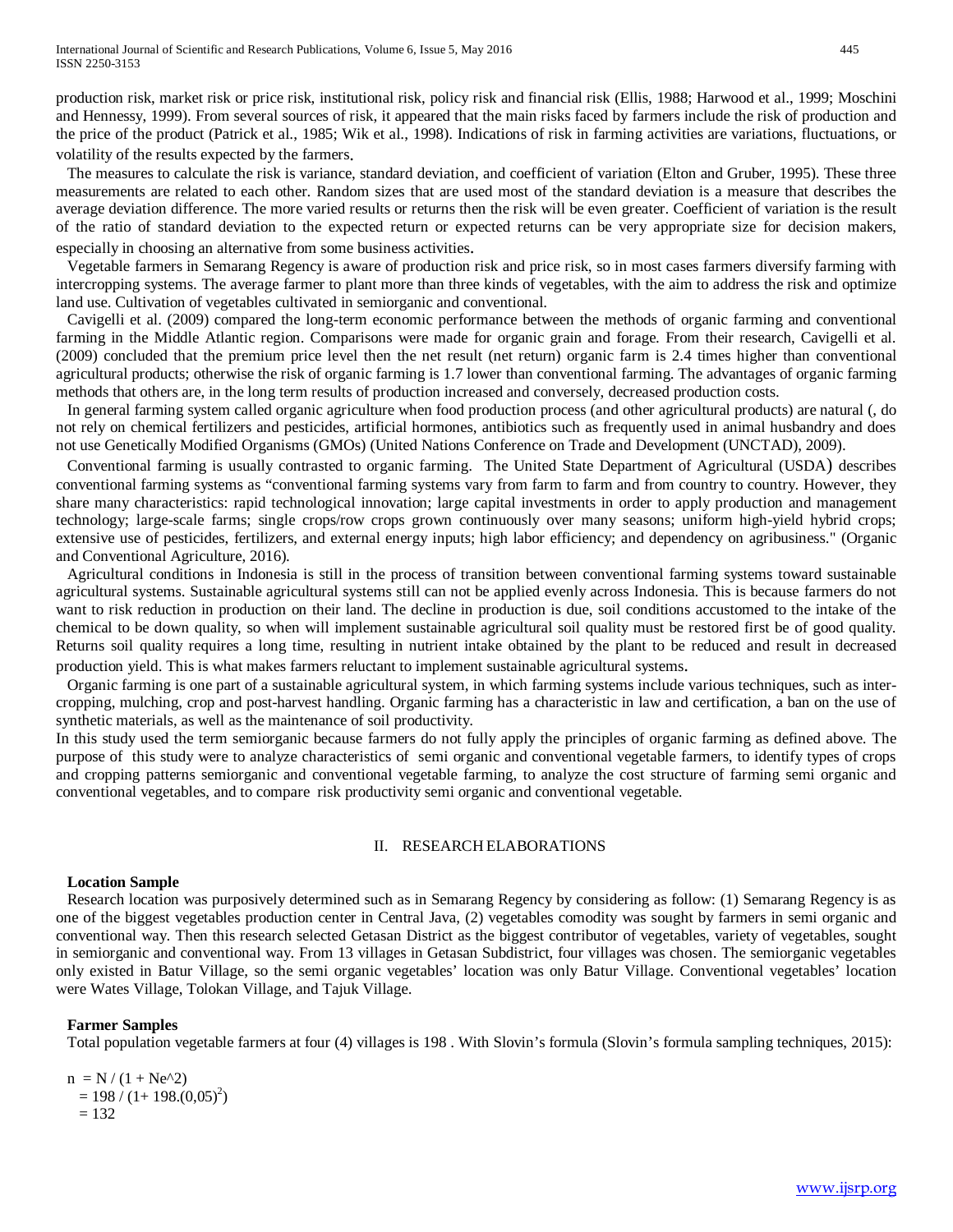- $n =$  number of samples
- $N =$  total population

.

 $e$  = error tolerance (5%)

The conventional vegetables sampling used random sampling method, except in Batur Village, because there was only 30 farmers of semiorganic vegetables. Sample distribution of farmer according to the village was able to be observed in Table 1.

|                      | Semi Organic  | Conventional  |                 |               |       |
|----------------------|---------------|---------------|-----------------|---------------|-------|
| Details              | Batur Village | Wates Village | Tolokan Village | Tajuk Village | Total |
| Number of Population |               |               |                 | 59            | 198   |
| Number of samples    | 30            |               |                 | 36            |       |

Table 1: Distribution of Vegetables Farmers Amount

# **Type and Method of Data Collection**

Basic method that used in this research was analytic descriptive method. Type of data that used was pooled data, consisted of time series data of planting season for one year (2014/2015) to get production risks and cross section data, as many as 132 persons of farmer in Getasan District that did semiorganic and conventional way of vegetable farming.

Source of data that used were primary and secondary data. Primary data was done by interviewing farmer as a sample based on questionnaire that has been designed specifically for research and direct observation in the field. The captured data was vegetables farm information that was sought by respondent farmers in Planting Season 2014/2015, those were characteristic of vegetable farmers (age, education, farm experience, amount of family members, farm size), types of crops, cropping patterns, farm input and output per planting season, the price of input and output. Secondary data was collected from report data Department of Agriculture Semarang Regency and Province of Central Java, BPS Semarang Regency and other relevant agencies.

## **Method of Data Analysis**

Data processing was used Microsoft Excel 2007. Data processing used descriptive analysis and risk analysis with used calculation of Standard Deviation, and Coefficient Variation.

## III. RESULTS

## **Characteristics Semi Organic and Conventional Vegetable Farmers**

Description characteristics of semi-organic vegetable farmers and conventional are presented in Table 2.

| Table 2: Characteristics Semi Organic and Conventional Vegetable Farmers |  |
|--------------------------------------------------------------------------|--|
|--------------------------------------------------------------------------|--|

| Characteristic                               | Semi Organic Farmers | <b>Conventional Farmers</b> |
|----------------------------------------------|----------------------|-----------------------------|
| Age (years)                                  | 46                   |                             |
| Education (years)                            |                      |                             |
| Number of family members in farming (person) |                      |                             |
| Farming experience (years)                   | 22.5                 | 20.3                        |
| Farm size $(m^2)$                            | .767                 | 2.100                       |

Table 2 shows that characteristics semi organic vegetable farmers such as age, education, number of family members in farming, farming experience are higher than conventional vegetable farmers, except farm size. Semiorganic farmers and conventional farmers cultivate less than 0.5 hectares of land, but with intensive exploitation.

## **Types of Crops and Cropping Patterns Semiorganic and Conventional Vegetable Farming**

Semiorganic and conventional vegetables farmers seek more than one crop in a year, with planting patterns: vegetables - vegetables vegetables / tobacco. Types of vegetables grown by farmers are cabbage, tomatoes, chili, cabbage and carrots. Farmers grow vegetables intercropping and or relay cropping. The average age of the plant 70-125 days. Land preparation starts before the rainy season (September). Planting vegetables do for the state of water sufficient (October to March). In the dry season, there are some farmers who grow tobacco. Table 3 shows the performance of the type of crops grown semi-organic and conventional farmers in one year.

Based on Table 3, although the types of crops semi-organic and conventional vegetables farmers are the same, but the semi-organic vegetable farmers more choose cabbage, tomatoes and Chinese cabbage. Conventional vegetable farmers choose cabbage, chili, tomatoes and tobacco.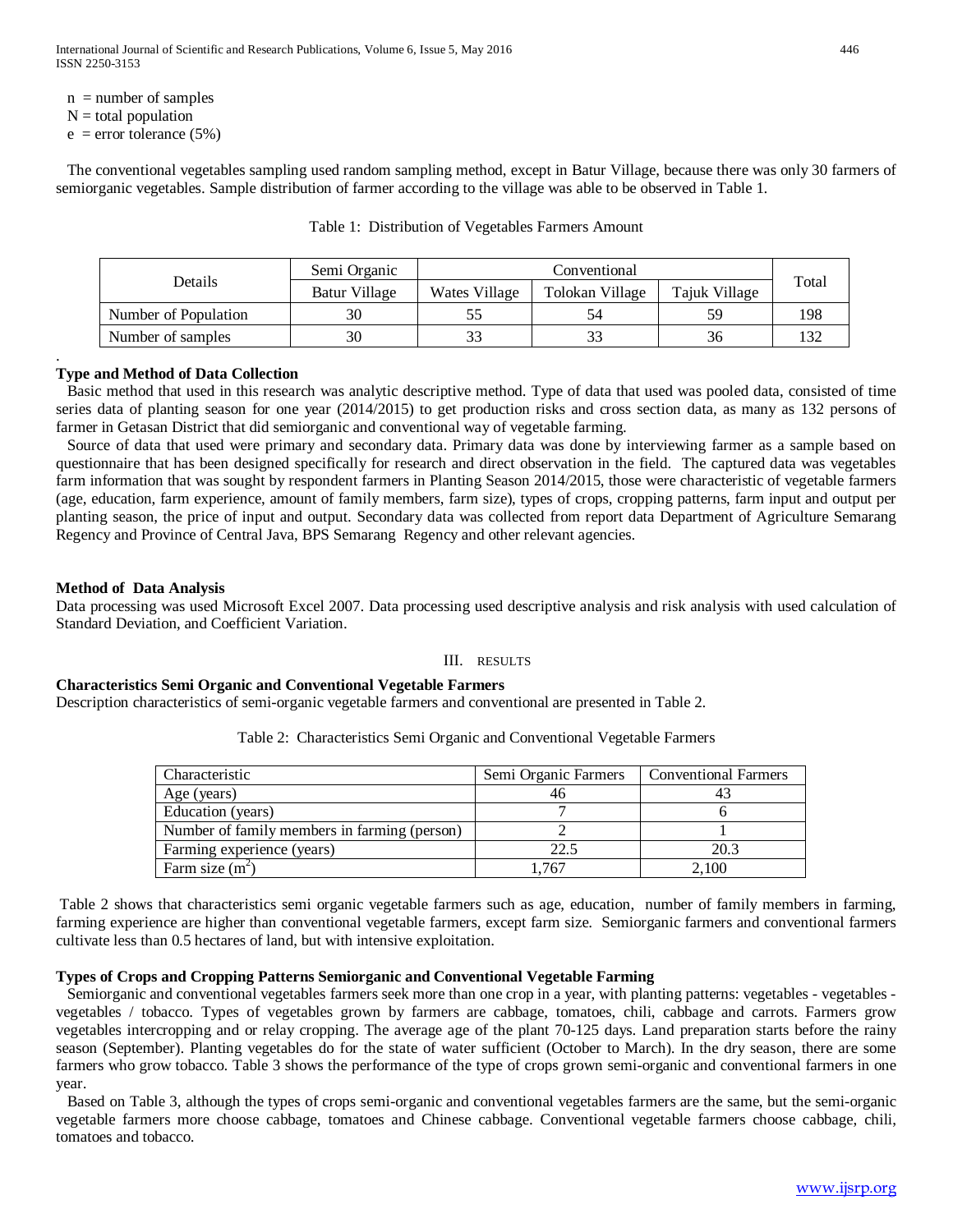| <b>Types of Vegetable Plants</b> | Semi Organic (%) | Conventional (%) |
|----------------------------------|------------------|------------------|
| Cabbage                          | 100.0            | 100.0            |
| Tomatoes                         | 86.7             | 43.1             |
| Chilis                           | 20.0             | 57.8             |
| Chinese cabbage                  | 80.0             | 21.6             |
| Carrot                           | 13.3             | 15.7             |
| Tobacco                          | 23.3             | 1∩ ว             |

Table 3: Types of Vegetable Plants Semiorganic and Conventional Farmers

## **The Cost Structure of Farming Semiorganic and Conventional Vegetables**

The cost of farming is the production cost incurred by the semiorganic and conventional vegetable farmer during one year. Cost Structure farming illustrates how a farm managed by observing in detail the costs incurred for farming activities. Table 4 shows the cost structure of semiorganic and conventional vegetables farming.

| Type of production costs              | Semiorganic vegetables |        | Conventional vegetables |        |
|---------------------------------------|------------------------|--------|-------------------------|--------|
|                                       | <b>IDR</b>             | %      | <b>IDR</b>              | $\%$   |
| Seeds/seedlings (IDR)                 | 1,378,783              | 3.93   | 1,277,529               | 4.78   |
| Organic fertilizer (IDR)              | 7,614,250              | 21.72  | 4,841,462               | 18.10  |
| Urea (IDR)                            | 800,651                | 2.28   | 396,005                 | 1.48   |
| SP36, KCl (IDR)                       | 1,488,076              | 4.25   | 908,181                 | 3.40   |
| NPK (IDR)                             | 871,788                | 2.49   | 617,548                 | 2.31   |
| Chemistry pesticide (IDR)             | 292,932                | 0.84   | 818,076                 | 3.06   |
| Organic pesticide (IDR)               | 830,538                | 2.37   |                         |        |
| Mulching (IDR)                        | 3,627,555              | 10.35  | 2,513,629               | 9.40   |
| Bamboo $\&$ rope (for tomatoes) (IDR) | 1,805,512              | 5.15   | 1,435,757               | 5.37   |
| Labor cost (IDR)                      | 16,338,783             | 46,62  | 13,933,867              | 52.10  |
| Total Costs (IDR)                     | 35,048,868             | 100.00 | 26,742,052              | 100.00 |

Table 4: Cost Structure of Semiorganic and Conventional Vegetable Farming per hectare

Based on the descriptive analysis in Table 4, there showed that total cost of production of semiorganic vegetables, 31 percents higher than conventional ones. The difference of those costs were in using of organic pesticide. The highest cost of vegetable production was in labor costs, that many as 46.62 percents of the total cost of semiorganic vegetables and 52.10 percents to the total cost of conventional vegetables. Table 4 showed that the semiorganic vegetables still used urea, SP36 and KCl fertilizer. Otherwise the conventional vegetable used organic fertilizer, although the utilization was lower than semiorganic vegetables

#### **Risk Productivity Semi Organic and Conventional Vegetable**

Table 5 presented the results of productivity risk analysis by using Standard Deviation, and Coefficient Variation.

Tabel 5: Comparison between Risk Productivity Semiorganic and Conventional Vegetables per hectare

|                                        | Semiorganic Vegetable | Conventional Vegetable |
|----------------------------------------|-----------------------|------------------------|
| Average productivity per hectare (IDR) | 58,962,931.52         | 32,259,874.11          |
| Standard deviation                     | 71,667,050.01         | 44.976.554.53          |
| Coefficient Variation                  |                       | 1 39                   |

 Based on Table 5, the average productivity per hectare of semiorganic vegetables, 83 percents higher than the average productivity per hectare of conventional vegetables. The risk analysis of productivity used by deviation standard showed that the producitivity risk of semiorganic vegetables 59 percents higher than the conventional one.

From the risk appraisal with coefficient variation measurement, semiorganic vegetable had productivity risk as 1.22 that interpreted as every one unit of productivity that had been got by semiorganic vegetables farmer, the risk (disadvantage) would be as many as 1.22 unit or 12.2 percents. Whereas the productivity risk of conventional vegetables as many as 1.39 that interpreted as every one unit of producitvity that had been got by conventional farmers, the risk (disadvantage) would be as many as 1.39 units or 13.9 percents. That is, the risk productivity of organic vegetables 13% lower than conventional vegetables.